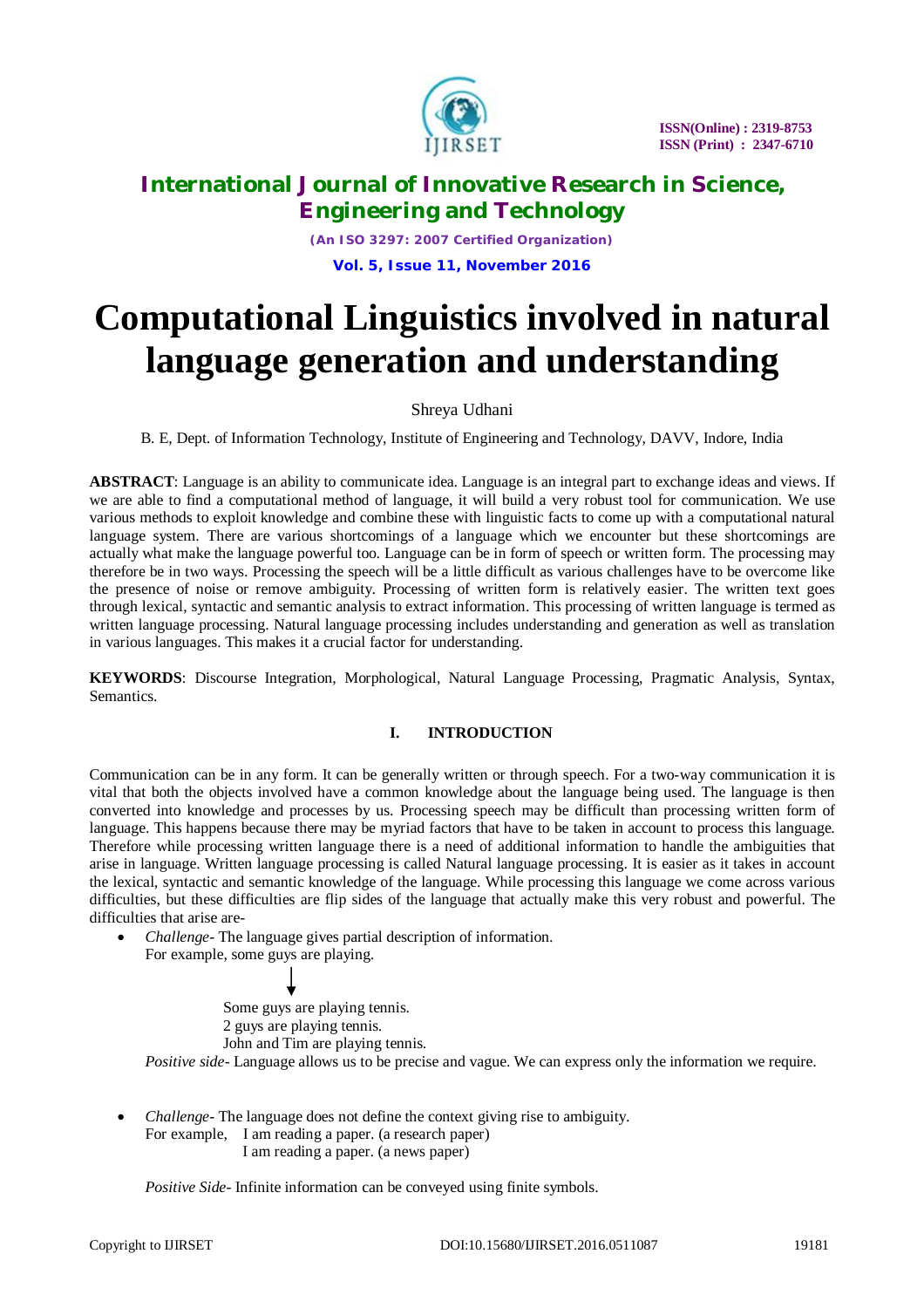

*(An ISO 3297: 2007 Certified Organization)*

### **Vol. 5, Issue 11, November 2016**

 *Challenge-* The language can never be complete as new words are continuously defined. For example, The tumor has spread to the frontal lobe.

*Positive Side*-The language can be evolved and jargons can be added according to our wishes.

Language uses these challenges and converts the weaknesses into strength.

Natural language processing helps in generating and understanding the language. It is also used to translate one language into another. Understanding a language is the process of mapping the input into a more usable form of data that is to convert raw facts into information that may be used for enhancing knowledge. To understand a sentence we map it into some representation depending upon a situation. But due to wide variety of situations there is no single definition of understanding that can rightly fit in the situation. To build up a computer program that could process natural language, we have to first define the underlying task and the target representation.

### **II. CHALLENGES**

Though it looks an easy domain to map sentences for understanding the meaning but this is not entirely true. There are various challenges that are faced during processing this. The major challenge is ambiguity of data. In English, when we communicate something, the sentence may not actually mean that thing. For example consider a sentence, Ryan's face turned blue due to the new change. This doesn't mean that his face turned blue in color, this is an expression to show that he was angry. Or another kind of ambiguity may arise when we talk about the words that have several meanings. Like, He was advised to keep his tone in check while talking to the HOD. Check means limitation or it is used in chess too. One more kind of ambiguity may come up due to affixes. For example, Jerry had many friends. It was his friend's birthday bash. The first friend refers to plural noun and the second refers to denote a third person. These challenges need a robust systematic system for processing. All these problems need to be addressed so that computer can rightly process the natural language.

### **III. IMPLEMENTATION STEPS**

The natural language understanding process goes through five phases. These phases are:

- Morphological analysis
- Syntactic analysis
- Semantic analysis
- Discourse integration
- Pragmatic analysis

These phases have a boundary that isn't entirely clear. They may sometimes take place in a proper sequence, or sometimes all at once. When they take place in a sequence, one process may appeal for assistance to another. This can be better understood if we understand what these terms are.

### **i. MORPHOLOGICAL ANALYSIS**

During morphological analysis, individual words are analyzed. Non-word tokens such as punctuation are separated from the words. It pulls the words apart and assigns categories. For instance,

Bob's assistant converted the .docx to .pdf file.

During morphological analysis, word by word the sentence is analyzed.

 $\left(\overline{Bob}\right)$  assistant converted the  $\left(\overline{doc}x\right)$  to  $\overline{pdf}$  file.

*Proper possessive File extension Noun Suffix*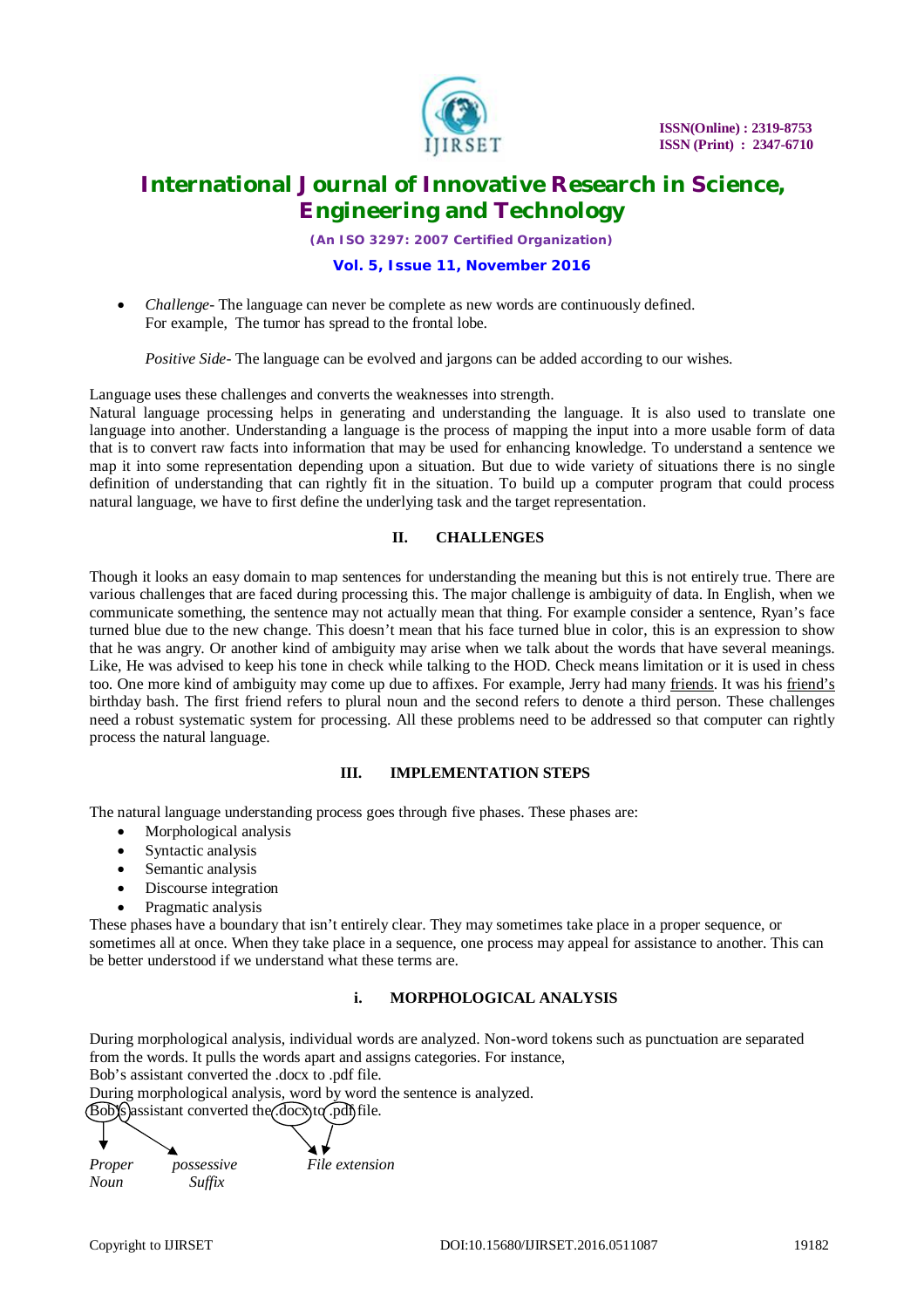

*(An ISO 3297: 2007 Certified Organization)*

#### **Vol. 5, Issue 11, November 2016**

As shown above the sentence is analyzed piece by piece. Every word is assigned a syntactic category. Even the file extensions are recognized in the sequence which is acting as an adjective in the above situation. In the above example the possessive suffix is recognized. This is an important step as interpretation of prefixes and suffixes will depend on syntactic category for the word. For instance, prints and print's is different. One make it plural, other makes it third person singular verb. If the prefix or suffix is wrongly interpreted the meaning of the sentence is changed. The interpretation assigns a category to the word hence removing the ambiguity from the word.

#### **ii. SYNTACTIC ANALYSIS**

Every language follows certain rules. Violation of the rules gives an error known as syntax error. The sentence is converted into structures that show correlation between the words. This correlation may violate the rules sometimes. Syntax refers to the rules the formal language has to follow. For example, "Boy the go to the store." will have a syntax error. Syntactic Analysis uses the results from morphological analysis to build the description of the sentence. The sentences divided into categories (during morphological process) are then put in defined structures. This is called parsing. For example, the dog chases the squirrel in the park, would be represented as:



Here the sentence is broken down according to categories. This is then represented in hierarchical structure with nodes as sentence units. These parse trees are parsed while syntax analysis and if an error occurs the processing stops and it shows syntax error. One more thing to keep in mind is that we can add reference markers to the entities here. This will be useful later as it will provide a space to accumulate information about the entities. The parsing may be top-down or bottom-up.

- Top-down: Begin with the start symbol and parse the sentence in accordance with the grammar rules until all the terminals of the sentence have been parsed.
- Bottom-up: Begin with the sentence to be parsed and apply rules backward until a start symbol is reached. Sometimes these may be combined to give a hybrid parsing method.

### **iii. SEMANTIC ANALYSIS**

The semantics deal with the meanings. It assigns meaning to every structure created by syntactic analyzer. It then maps every syntactic structure and the objects in the task domain. If no mapping is possible the structures are rejected. For example, "hot ice-cream" will produce a semantic error. While semantic analysis two major operations are performed:

- First, it will map individual words to appropriate objects in database: The entities are mapped with the database. The dictionary meaning of the entities is found. An entity can have more than one definition.
- Secondly, all these objects are integrated to find proper correlation between the structures. The process to find the correct meaning is called lexical disambiguation. It is done by associating each word with the context.

The reference markers we defined above can be used to find a partial meaning to a sentence. Semantic and syntax are two entirely disparate concepts. It may be highly likely that a syntactically correct sentence is semantically incorrect.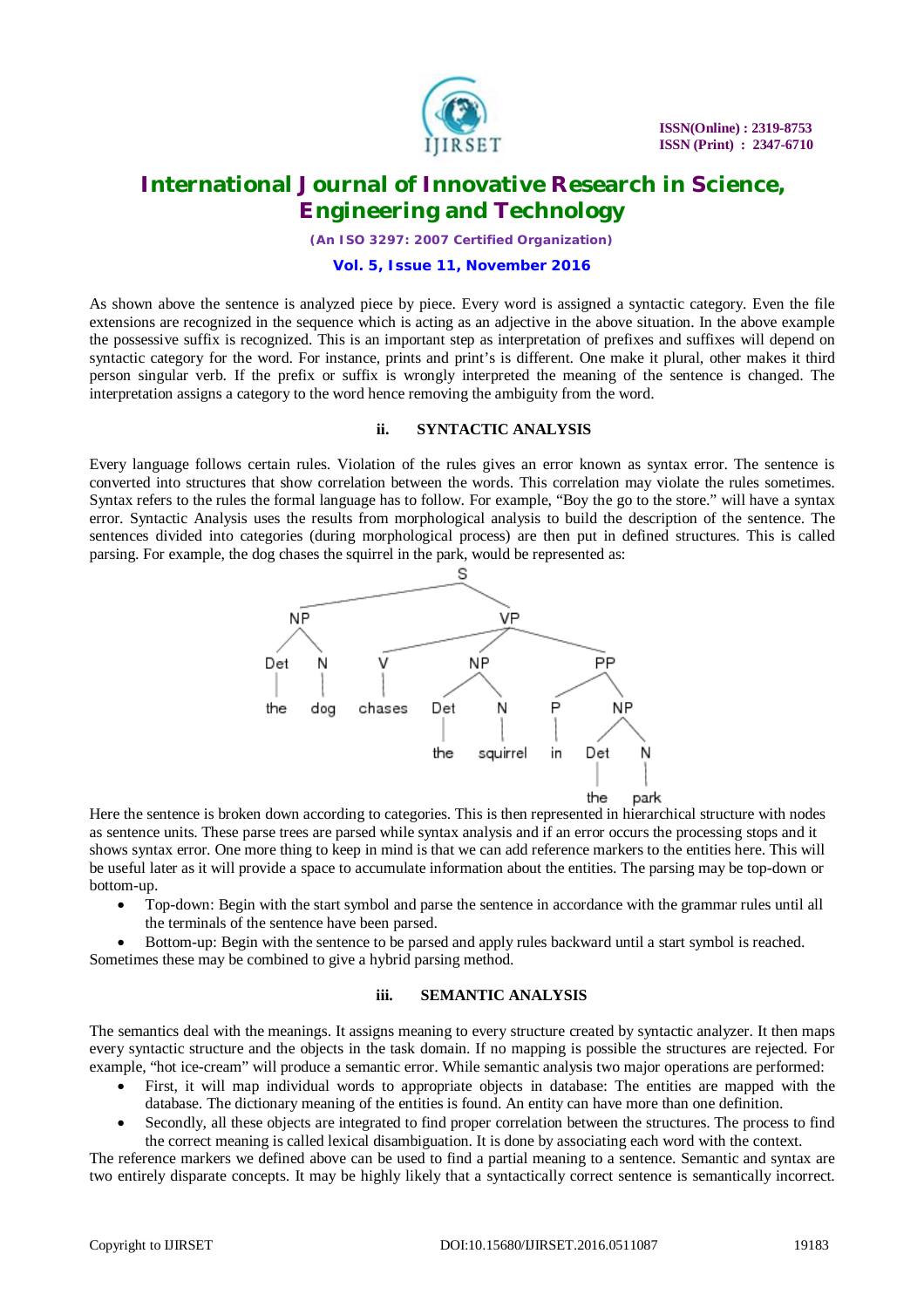

*(An ISO 3297: 2007 Certified Organization)*

### **Vol. 5, Issue 11, November 2016**

For example, "John eats the sun." is syntactically correct as it follows all the rules of English, but it is semantically incorrect. The semantic analysis makes sure that a sentence is abiding by the rules and produces some information. It removes sentences which may seem correct but can't be used to acquire any useful information from them.

> **OUFRY**  $QUERV \rightarrow What$  is CITY What **CITY** is  $CITY \rightarrow$  the capital  $CITY$ the capital **CITY**  $CITY \rightarrow of STATE$  $STATE \rightarrow Ohio$ of **STATE** Ohio

> > The above example shows Semantic Parsing.

### **iv. DISCOURSE INTEGRATION**

One of the major ambiguities that arise while processing is referential ambiguity. Referential ambiguity occurs when a reference to a word can't be decided. For example, Sid ate a banana.

Tim went for a drive.

He liked it.

In the above sentence, "He" may be Sid or Tim. This creates an ambiguity. This dependency is disclosure integration. *Disclosure Integration* is defined when the meaning on an individual sentence depends upon the sentence the sentence that precedes it or follows it. Like in the above example the  $3<sup>rd</sup>$  sentence depends upon the sentence preceding it. The model attempts to remove the referential ambiguity.

### **v. PRAGMATIC ANALYSIS**

Pragmatic is defined as dealing with things in a more practical way rather than using theoretical approach. This rightly defines why pragmatic analysis is done. As we have discussed before a sentence may mean different things at different situations. For example, The score is 30.

 The score is 30. (score may be in an examination) The score is 30. (score may be in a game)

The score is 30. (score may be in an experiment)

We see that one input have various interpretations in various situations. To understand which meaning we are talking about, we need to understand the situation. To remove this ambiguity pragmatic analysis is used.

The description of the sentence is complete after following the five analyses processes. Now, to finally understand what was said another step is taken. The structure representing is reinterpreted to determine what was actually said when this sentence was used. Like if the situation is describing an examination then first interpretation is right. For some sentences this analysis might not be needed as their intent is lucid and easily comprehensible. This analysis is required when the intent is vague. Pragmatic analysis attempts to make the intent more clear by applying a set of rules. This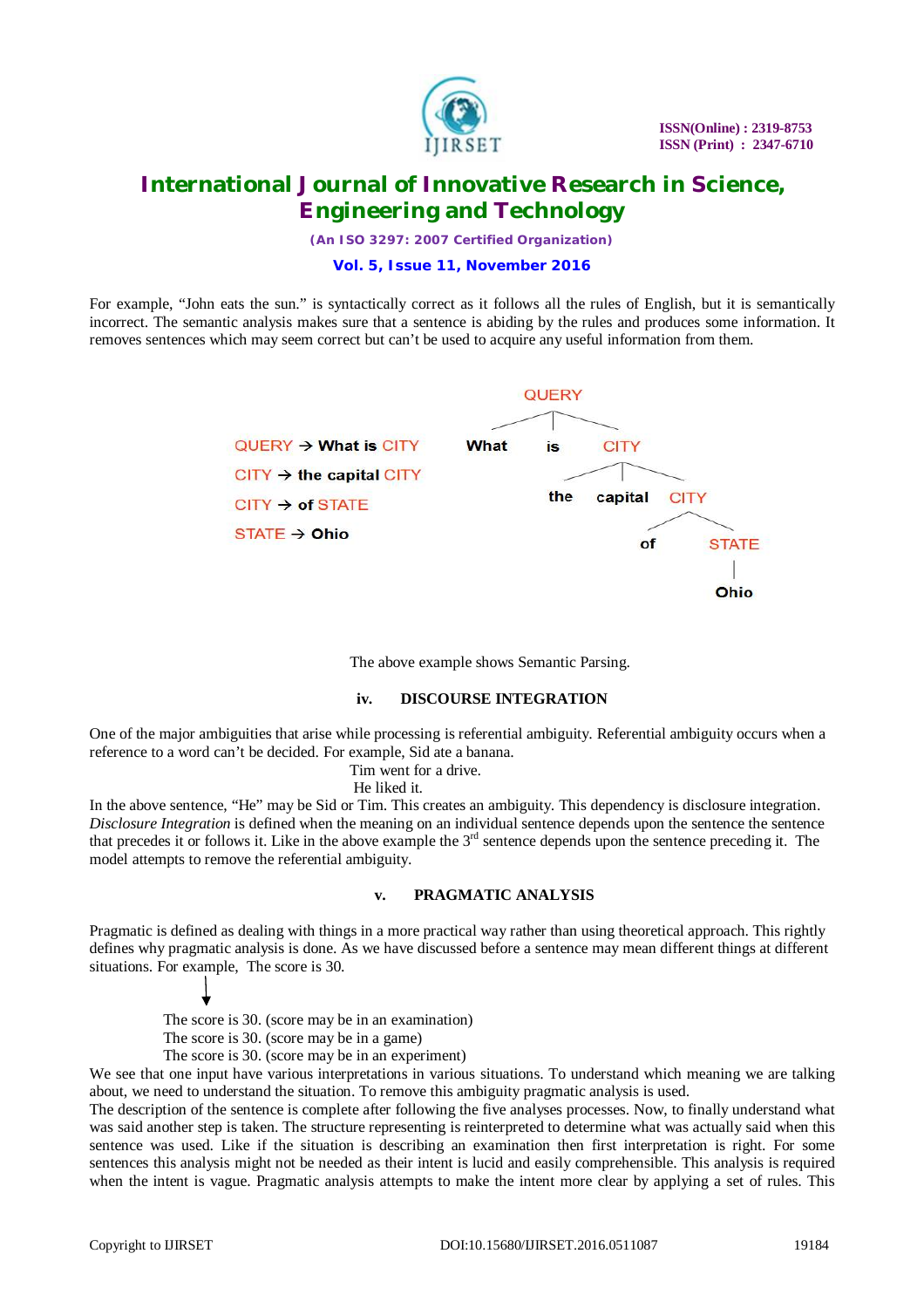

*(An ISO 3297: 2007 Certified Organization)*

### **Vol. 5, Issue 11, November 2016**

produces the final meaning of the sentence. Sometimes, the final step in pragmatic analysis is to translate from knowledge based representation into an executable command.

### **IV. IMPLEMENTATION**

The above phases or processes defined for processing are performed in sequence. Every phase takes in the input from the previous phase and sends it further for processing. An input might be rejected mid-way if it does not conform to the rules defining it.



But this might not always be the case. Sometimes the processing takes place all-together. The boundaries between these phases are vague. There might arise a situation where two or more phases are acting together. For instance, consider the sentence

#### *Is the glass jar peanut butter?*

At the end of the sentence there are four noun phrases which will be needed to form noun phrases to give a sentence of the form: "Is the x y?" where x and y are the noun phrases we need. During syntax analysis there will be following choices available:

| Glass            | Jar peanut butter |
|------------------|-------------------|
| Glass jar        | Peanut butter     |
| Glass jar peanut | Butter            |

During the syntactic analysis all of these choices look viable, but to find the correct phrases we need to analyze the semantics. When we do a semantic analysis the only choices making sense are "glass jar" and "peanut butter". Hence, we see that these processes are separated but they can interact in various ways.